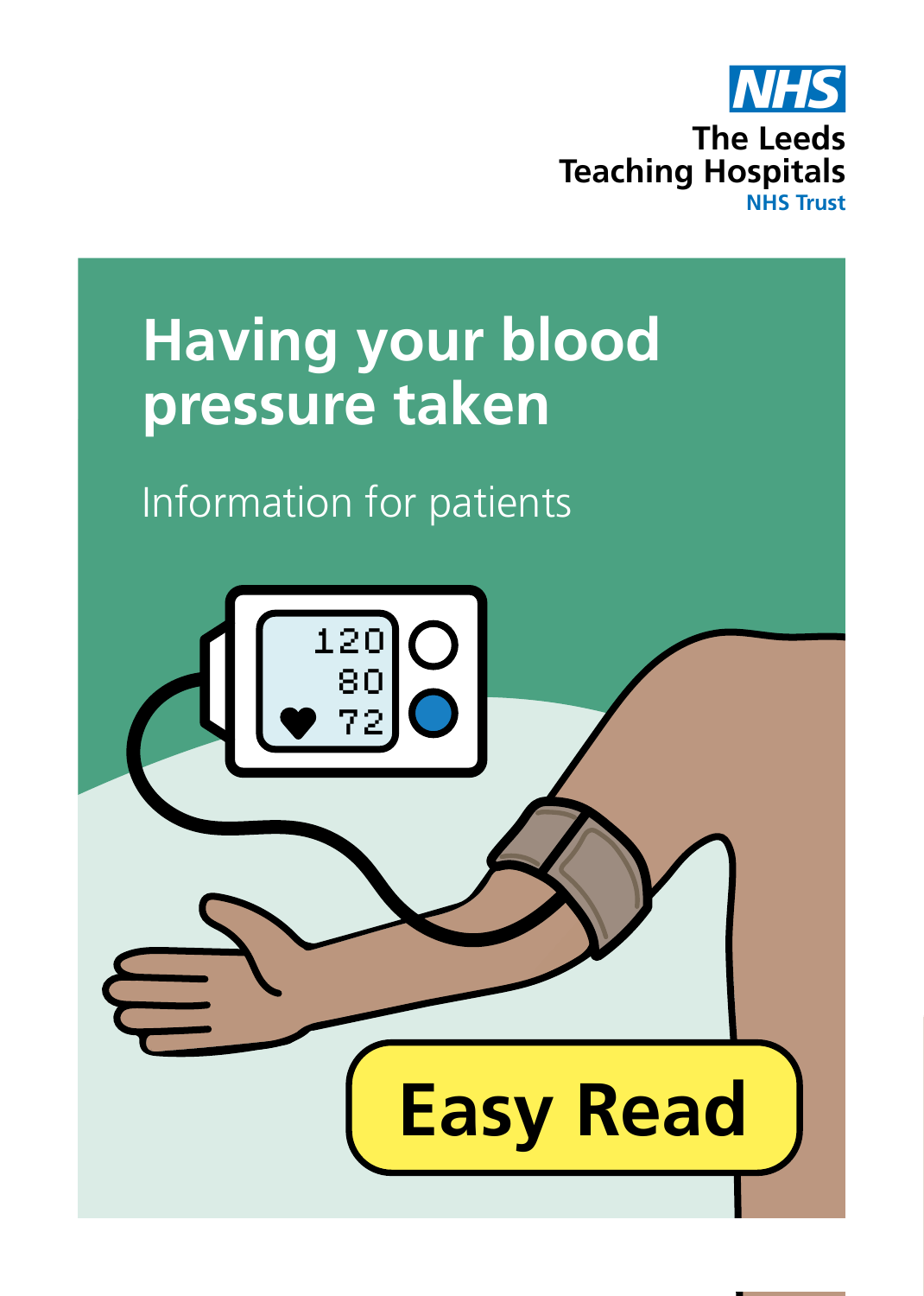



You might want to ask someone to help you read it.







This is to check that your heart is doing what it should be doing.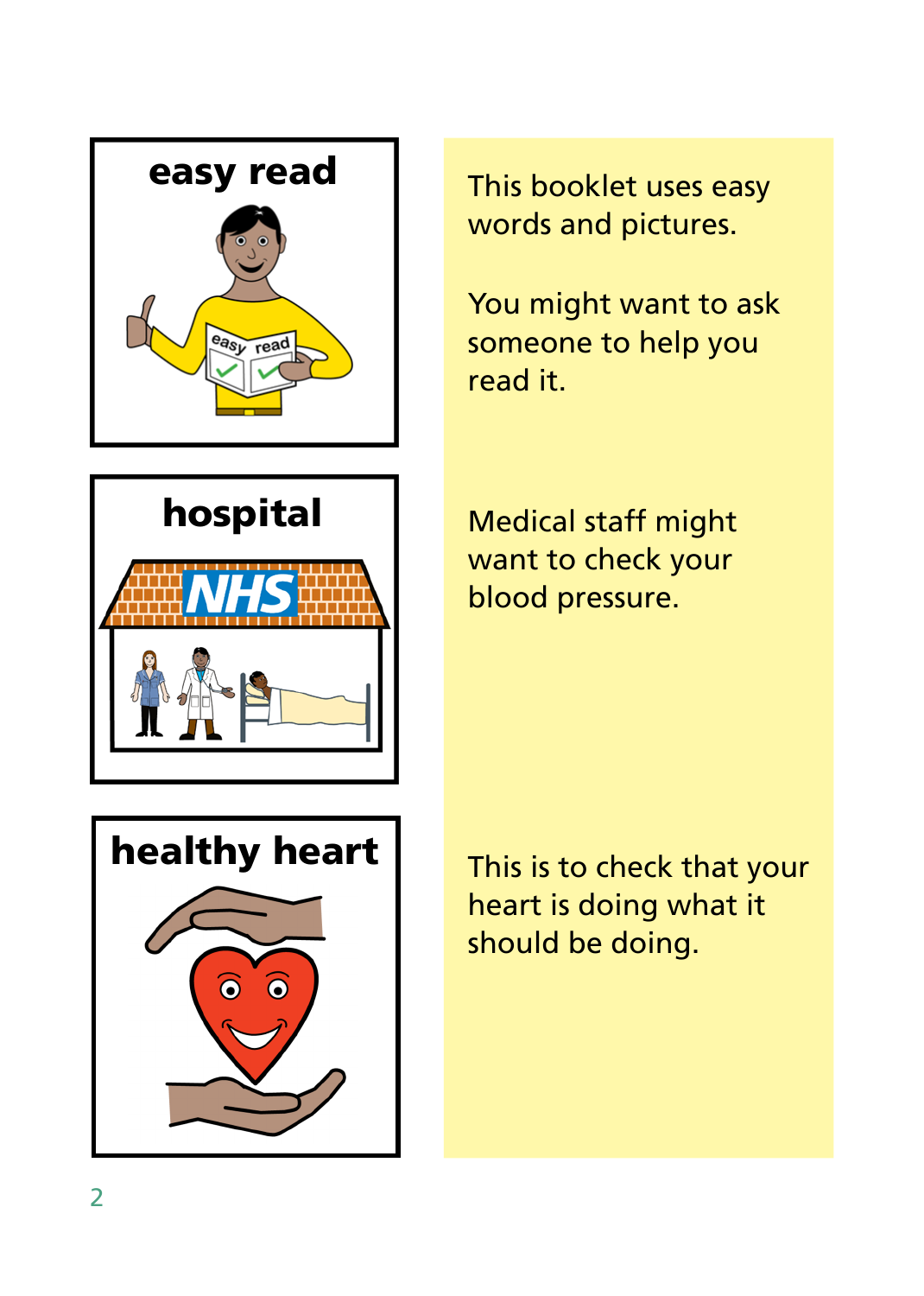



Your blood pressure tells us if it is doing this well.



The nurse or a member of staff will take your blood pressure.



This is a blood pressure cuff, it goes around your arm.

The cuff will tighten on your arm.

It might be uncomfortable.